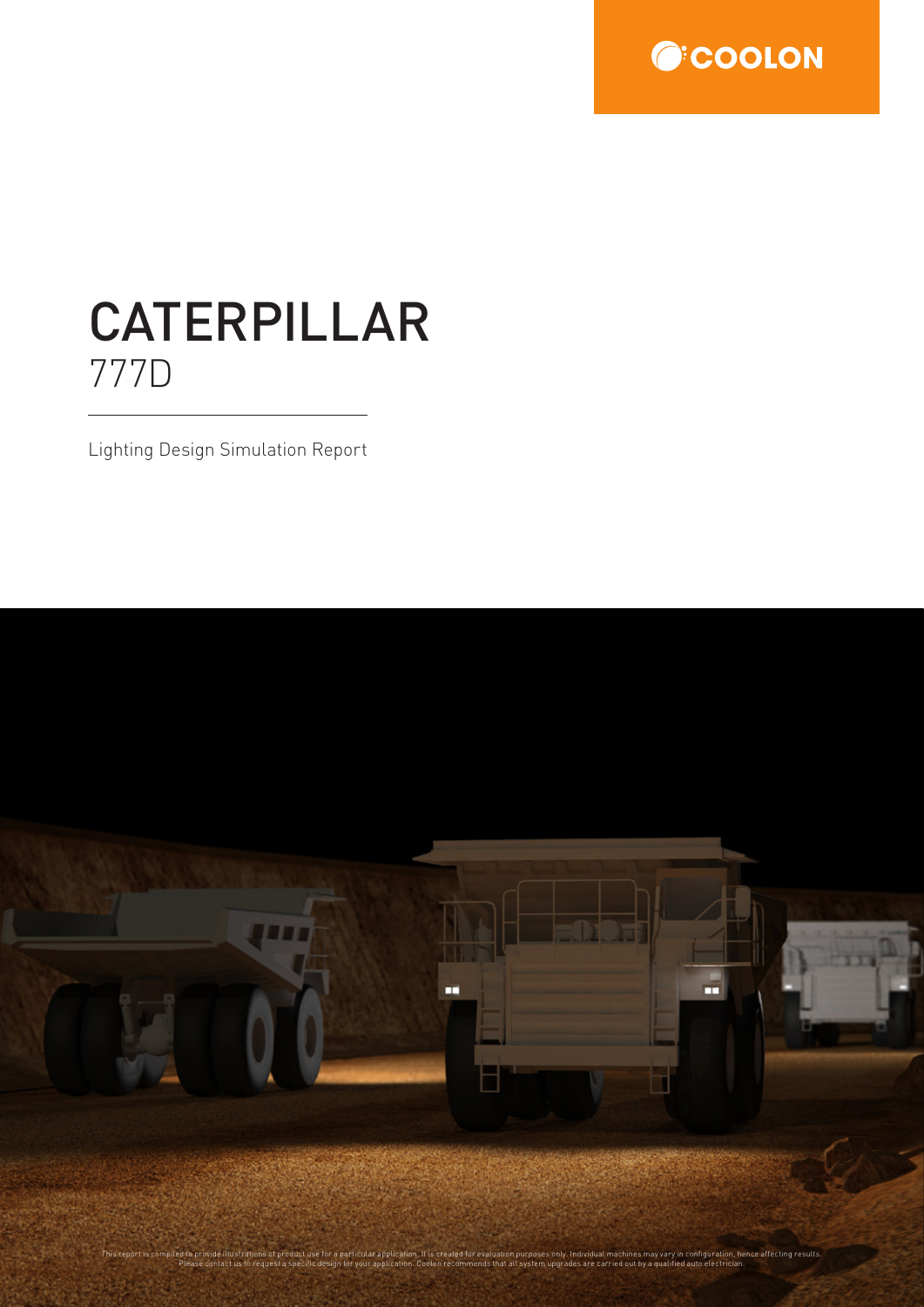

SIMULATION

CATERPILLAR 777D OPTION A





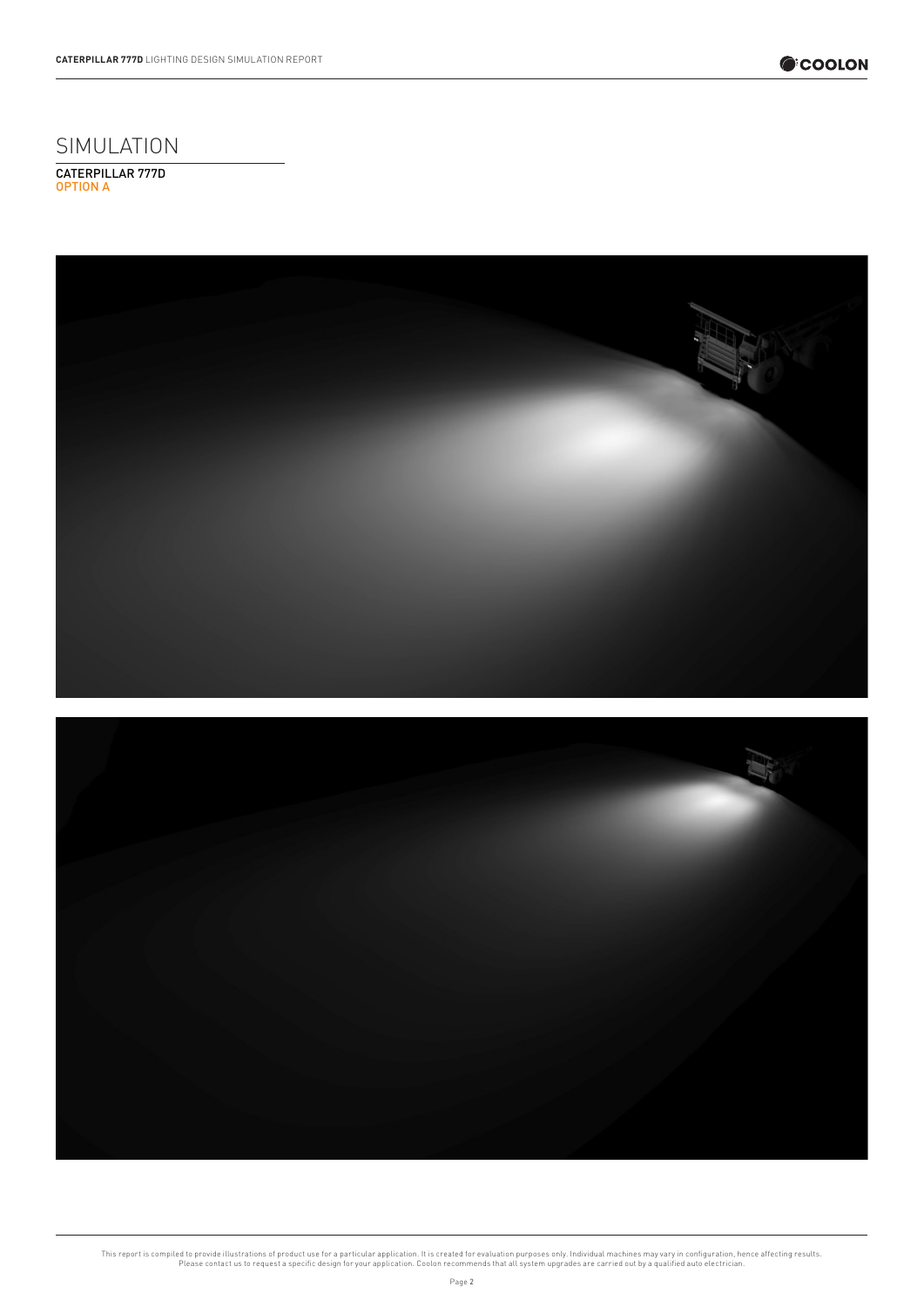## LUMINAIRE SCHEDULE

OPTION A CATERPILLAR 777D

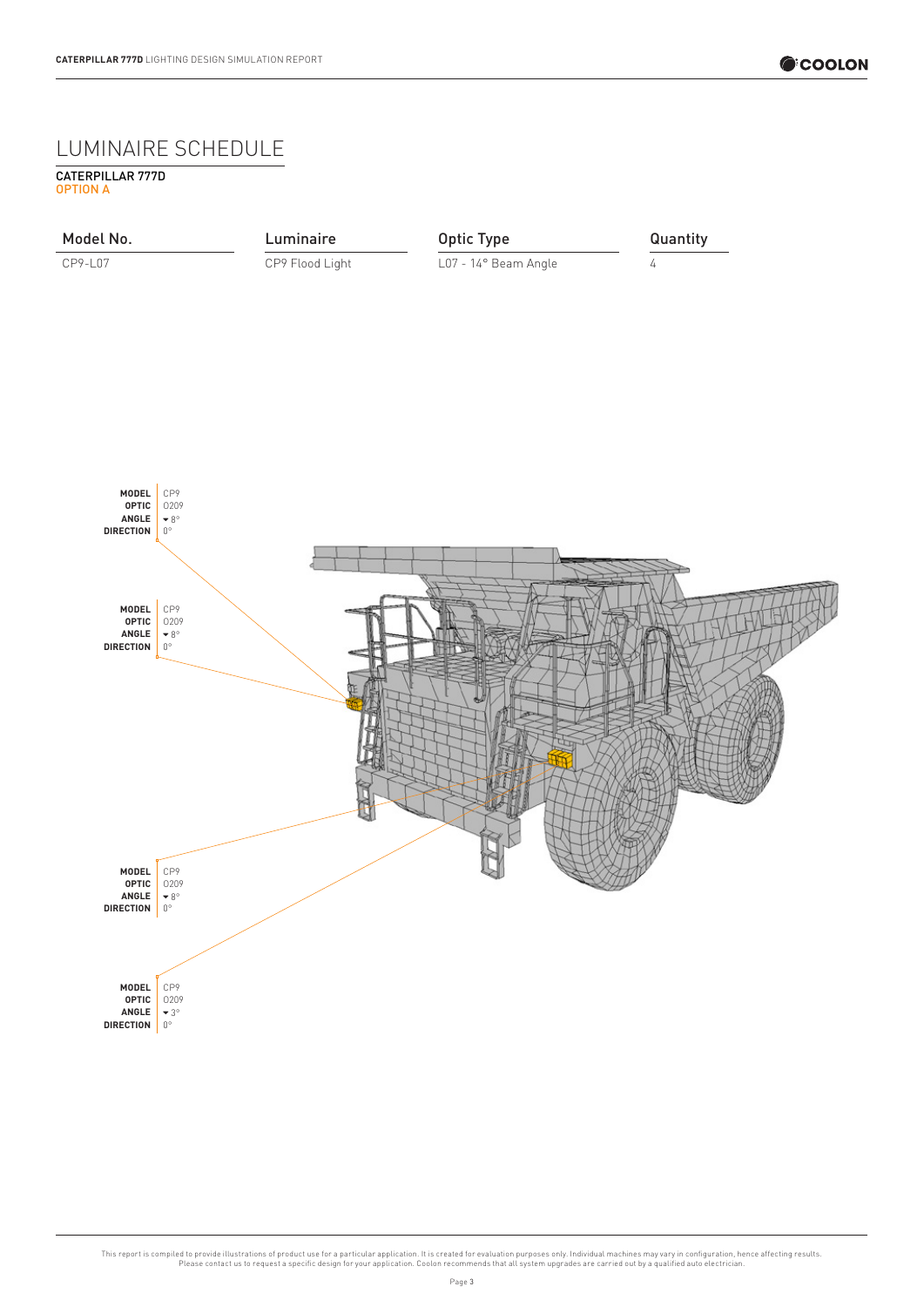

#### ISOLINE VIEW

OPTION A CATERPILLAR 777D



Total LLF: 0.7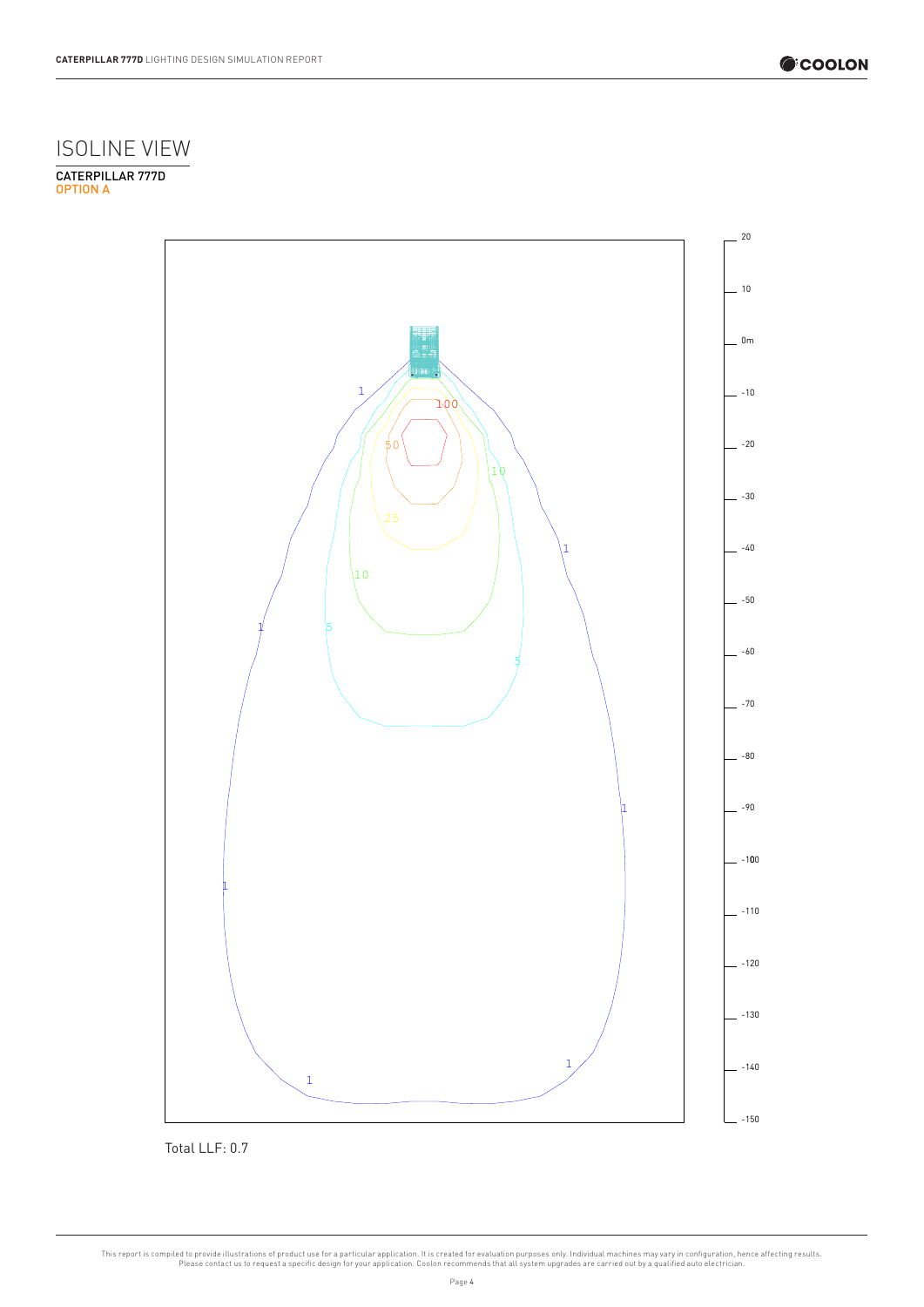

## OPERATOR'S VIEW

OPTION A CATERPILLAR 777D

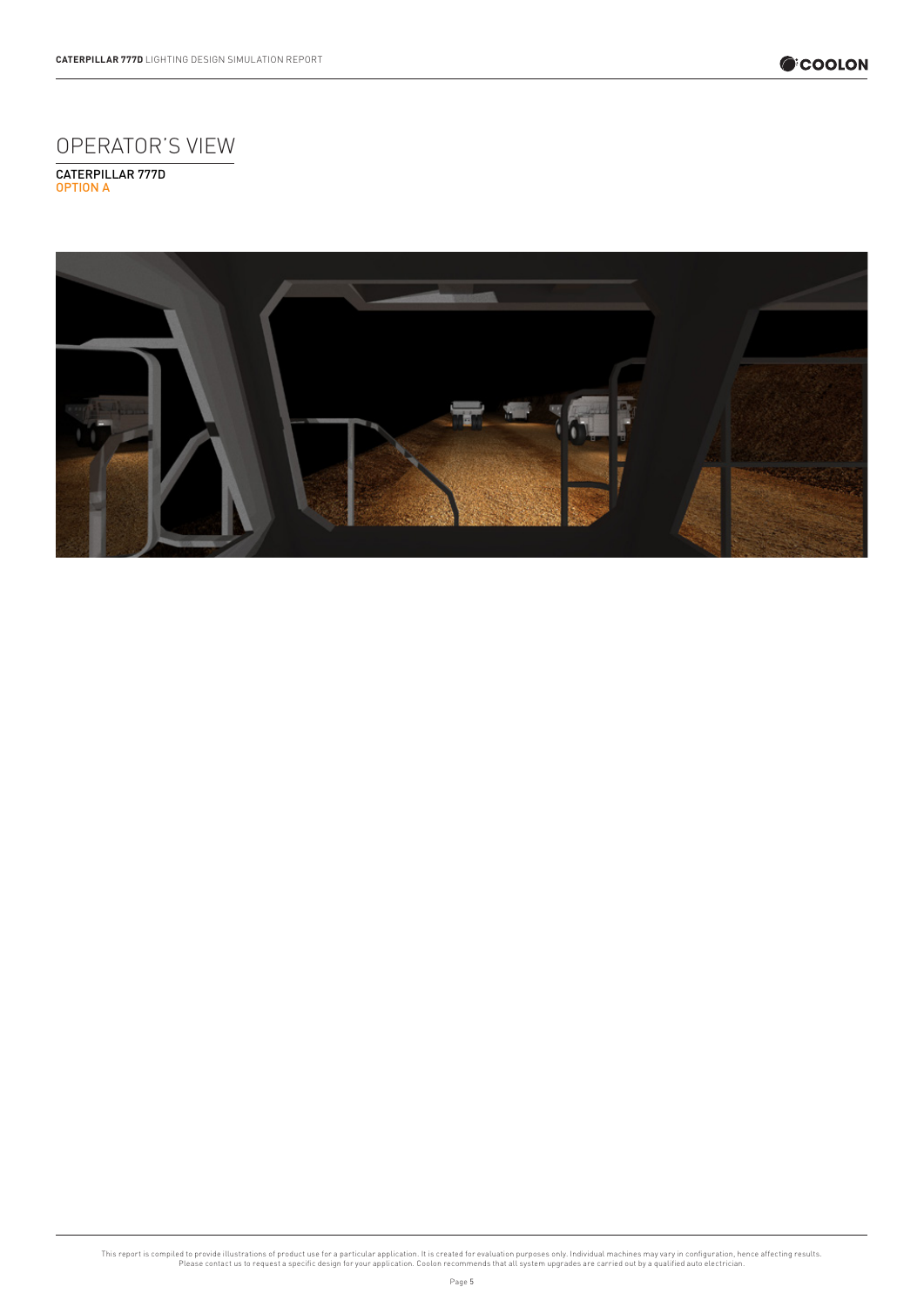





SIMULATION OPTION B CATERPILLAR 777D

**CATERPILLAR 777D** LIGHTING DESIGN SIMULATION REPORT

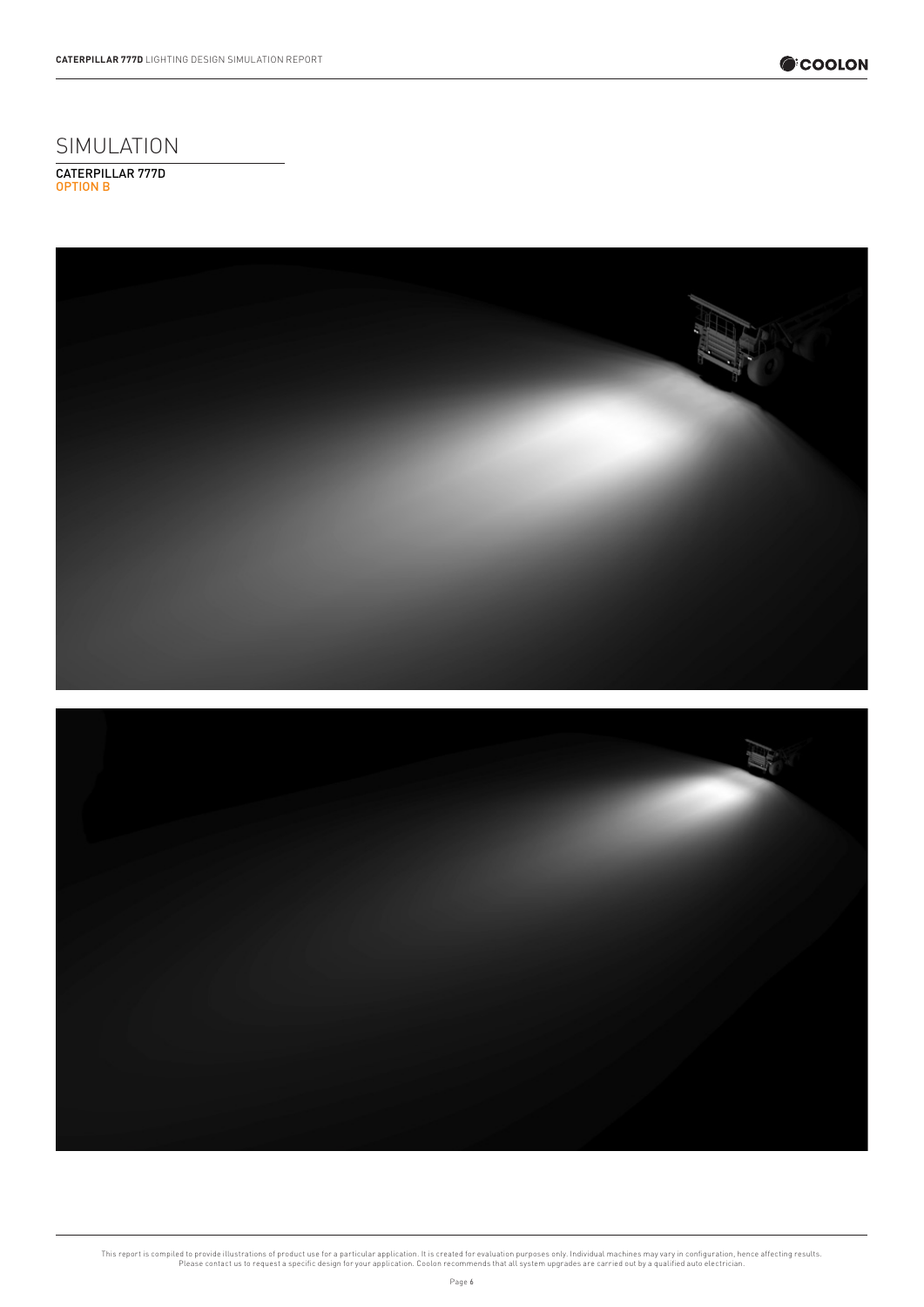#### LUMINAIRE SCHEDULE

OPTION B CATERPILLAR 777D

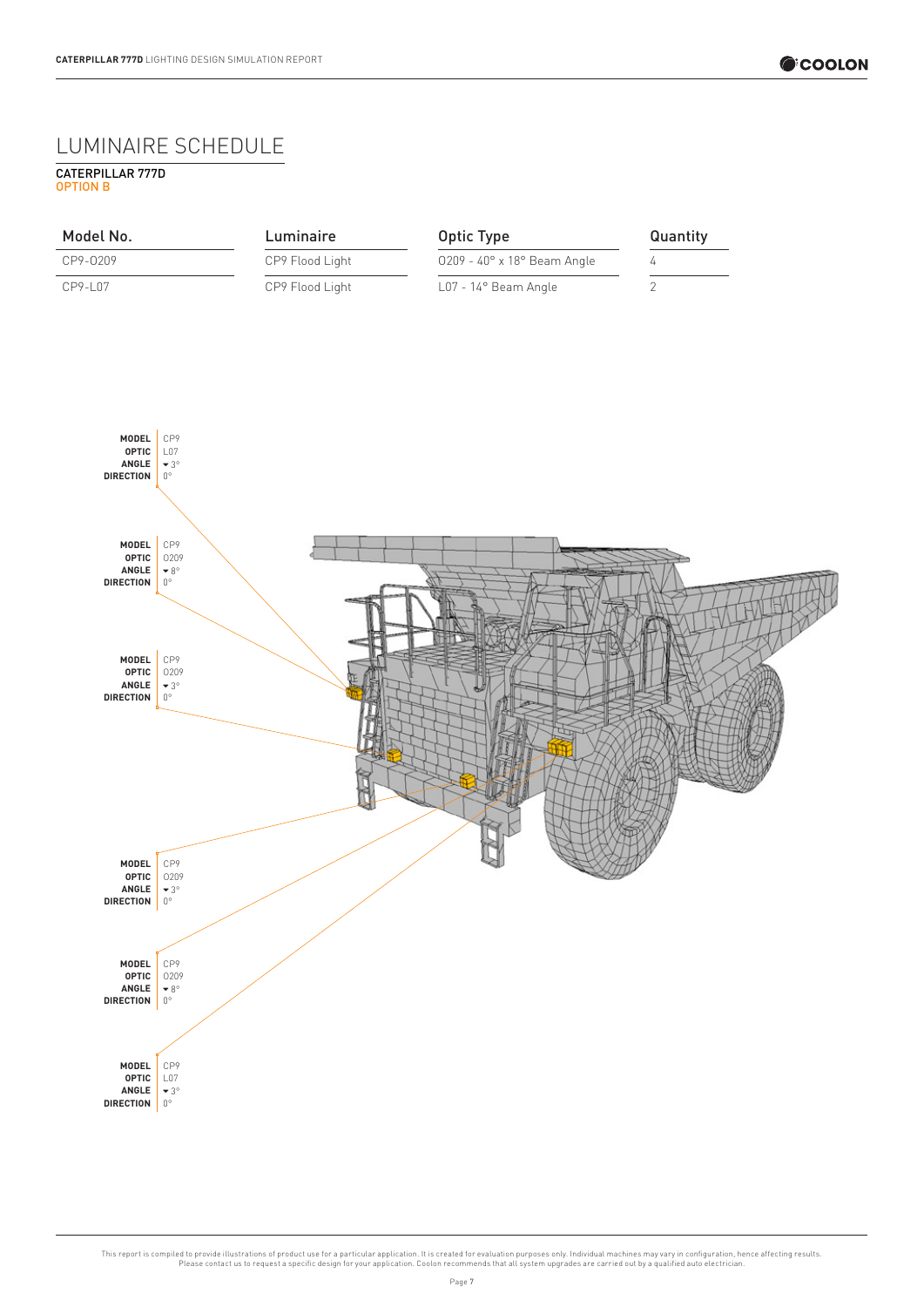



OPTION B CATERPILLAR 777D



Total LLF: 0.7